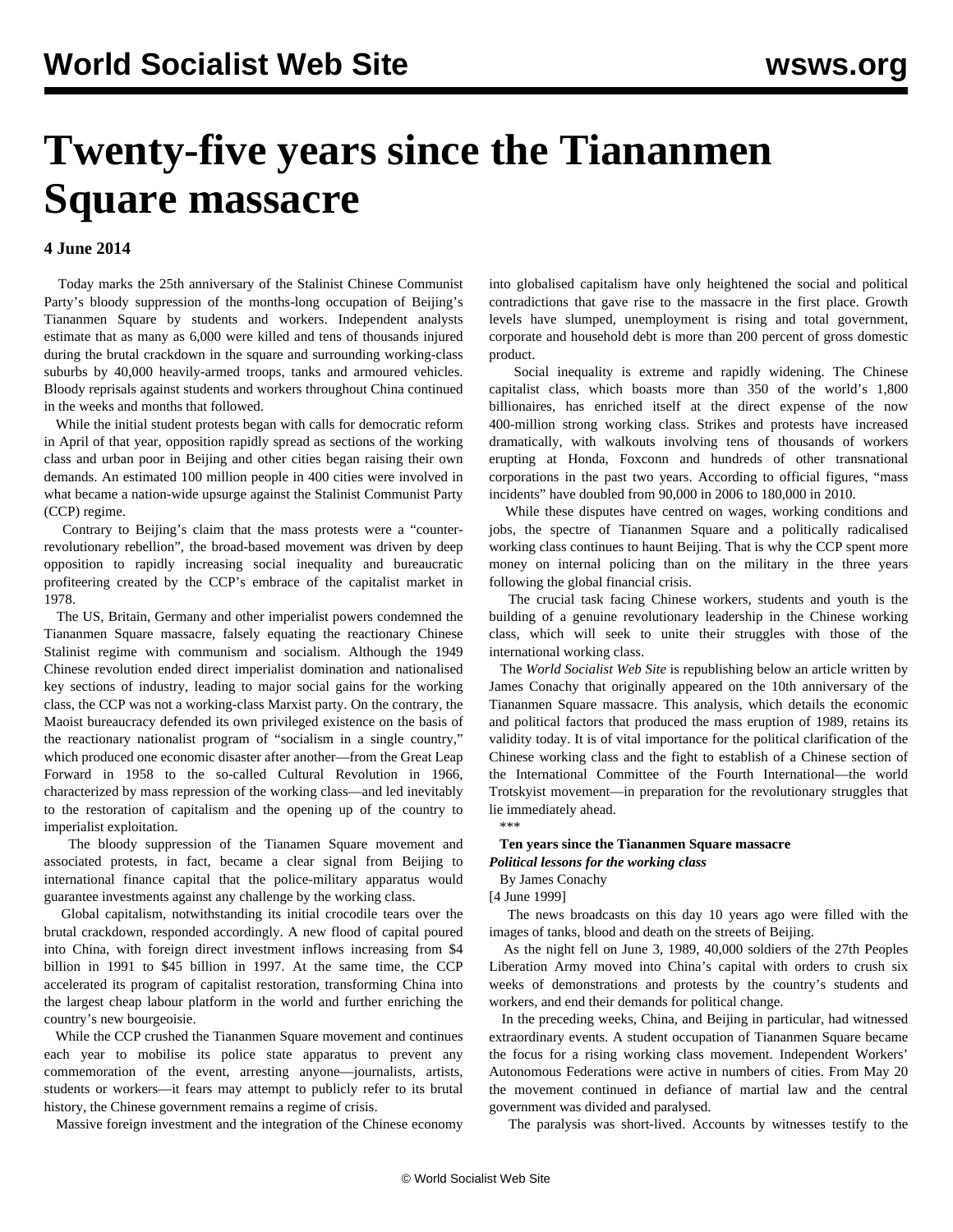calculated terror employed by the military as it reclaimed the capital:

 "...at one command, the soldiers raised their guns and fired one round at the residents and students, who fell to the ground. As soon as the gunshots stopped, other people rushed forward to rescue the wounded. The steps of a clinic near Xidan were already covered in blood. But the struggle at the intersection did not stop. Armoured vehicles ran over roadblocks, knocked over cars and buses. The unarmed people had only bricks... What they got in return was bullets... People dispersed and ran for their lives. Soldiers ran after them, guns blazing. Even when residents ran into courtyards or into the shrubbery, the soldiers would catch up with them and kill them". [1]

 "...Thick smoke and tear gas were bringing tears to everyone's eyes. I met F. who told me how the first tanks had crushed the barricades, knocking people off the tops of buses that soon caught fire. By now the way was clear for trucks to move east one by one, the slowness of their advance suggesting that there must be battles somewhere ahead. The whole city of Peking seemed in a state of outrage and extreme agitation. On the side-streets off Changan Avenue, thousands of us rhythmically shouted in the intervals between gunfire: 'You animals!' 'Li Peng—fascist!' and 'Go on strike!' But the troops shot back, killing those who were not swift enough to squat down or move away or who simply took no heed of bullets. People were constantly falling to the ground and being taken to a nearby hospital, but the mood of indignation completely overwhelmed any feelings of fear". [2]

 "...many hundreds of people (not only students) appeared on the street. They ran after the trucks and shouted protest slogans. A few stones were thrown. The soldiers opened fire with live ammunition. The crowd threw themselves on the ground, but quickly followed the convoy again. The more shots were fired, the more the crowd got determined and outraged. Suddenly they started singing the *Internationale*; they armed themselves with stones and threw them towards the soldiers. There were also a few Molotov cocktails and the last truck was set on fire". [3]

 Such testimonies could be recounted a thousand-fold by the working class of Beijing. In their tens of thousands they used their bodies to reinforce the barricades and roadblocks that they had erected to defend their city and their political aims. Hundreds were gunned down on the streets, crushed beneath armoured vehicles or beaten or bayoneted to death as they sought to stem the advancing troops. Casualties were highest in the working class residential suburbs to the east and west of the Tiananmen Square. The exact number killed that night has never been tallied, but estimates range up to 7,000, with over 20,000 wounded.

 To this day the Chinese government justifies its actions with the same contemptible lie put forward at the time by the 85 year-old "paramount leader" of Chinese Stalinism, Deng Xiaoping. In a speech on June 9, 1989, he denounced the movement his regime had drowned in blood as a reactionary "counter-revolutionary rebellion" aimed at the overthrow of the socialist system.

 However there is no historical or factual substance to the claims that the Tiananmen Square massacre was the result of a confrontation between a communist government and a pro-capitalist movement. They can only be made by ignoring both the true nature of the Stalinist regime that ruled China and the complex character and demands of the movement that developed in China through the month of May 1989.

 While there is no question that the vast majority of students and workers had illusions in Western-style democracy, they also held deep allegiances to the principles of social equality and social justice.

 The movement of 1989 expressed the long pent-up discontent and hatred of a corrupt Stalinist bureaucracy that for 40 years had betrayed the hopes of the Chinese people for a truly just society, and for over a decade had been imposing a market economy on China, giving rise to unprecedented inequality and burgeoning new capitalist elite.

**The new bourgeoisie**

 Underlying the social tensions in 1989 was the economic and political impasse at which the Stalinist perspective of national self-sufficiency or "socialism in a single country" had arrived.

 Leon Trotsky described the ruling bureaucracy of the Soviet Union as the "policemen of inequality". The description is just as applicable to the bureaucracy spawned by Mao Zedong's peasant movement after the establishment of the Peoples Republic of China.

 Regulating the state-controlled production of a backward economy and protecting it from competition or penetration by the industry and commodities of the advanced capitalist centres—and ruthlessly suppressing any challenge to their grip on power from the working class—was a sizeable social caste of party and state officials. Their rule was based primarily on the peasant Red Army, and they were able to derive material privileges and benefits that, while not resting on any ownership of property, elevated them above the rest of society.

 The 1980s witnessed the turn by the Stalinist bureaucracies in the USSR, Eastern Europe and China, confronting economic stagnation and collapse, to preserve their material interests through the restoration of private property relations and the re-integration of their countries into the world capitalist market—a perspective accomplished through the systematic destruction of the social gains and conditions of the mass of the population.

 The prospect of capitalist restoration was celebrated throughout the capitalist west. Figures such as Mikhail Gorbachev, the head of the Soviet Union, and Deng Xiaoping in China, were feted as great visionaries and reformers. The Russian expressions *perestroika* (economic reform) and *glasnost* (political reform) were repeated in the mass media so often that they became household words. In 1985 both *Time* magazine and the *National Review* named Deng "man of the year".

 From 1979, Deng oversaw a stream of market reforms that opened up large parts of the country to the activities of transnational corporations and other private firms in Special Economic Zones, broke-up collective farms and reinstituted private control of land in the countryside, and abandoned central economic regulation and planning.

 By the mid-1980s prices for a wide array of industrial and consumer products were being set by market forces and a "free market" of labour was in the process of being created through the ending of full employment guarantees, the undermining of life-time employment to workers employed by state-owned enterprises and the growth of the non-state sector of the economy.

 The effect of the reforms was to enable a frenzy of wealth accumulation by the state and party bureaucrats, who were in a position to allocate land and contracts to themselves, establish business niches or engage in wholesale bribery and theft. Utilising their political power and connections, the "cadre" of the Communist party established themselves as an incipient capitalist class by the end of the 1980s.

 A 1984 survey in one rural province, for example, found that party members made up 43 percent of the "prosperous" households, a figure that did not include their friends or associates. [4] A glimpse into how the party cadre became prosperous during the parceling-out of collective property is recounted in the study *Chen Village* :

 "As party secretary, Qingfa got the lion's share. There was a large grove of giant bamboo along the river; and rather than put it up for bidding, the [Party] committee agreed to let Qingfa take it for ten yuan. The grove was worth a hundred times that amount. He allocated to himself, free of charge, a hillock of honeysuckle planted in earlier years for the health clinic. He had the brigade rent bulldozers to relevel the land occupied by an unfinished dyke. Awarding himself the major portion of this land, he hired field hands to till it for him". [5]

 The spawning of a new rural bourgeoisie was overshadowed in the urban areas by far more lucrative opportunities, especially in ties and partnerships with foreign capital in the Special Economic Zones. Over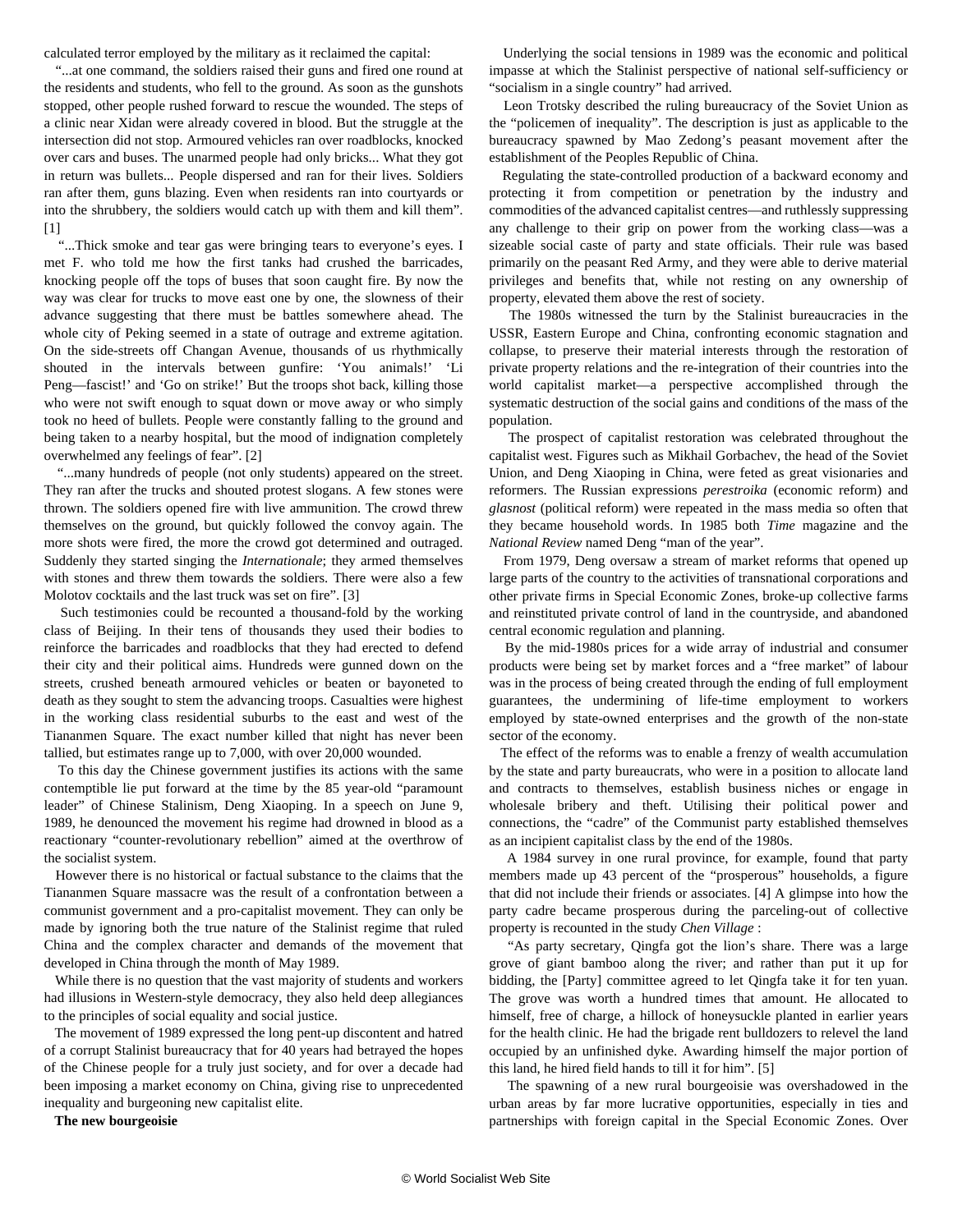10,000 companies had what the British *Economist* journal described as "privileged links with party bureaucrats. Of these 134 can boast top officials—ministers or their equivalents—on their payroll".

 Most conspicuous were the children of the highest-ranking government officials, who were soon given the title of the "crown princes". The sons of Deng Xiaoping and of Zhao Ziyang, the premier of China, were only the most prominent "crown princes" who by the late 1980s were associated with trading corporations that used state-derived funds for real estate speculation or the purchase and re-sale into the domestic economy of scarce consumer goods produced in or imported into the Special Economic Zones—with the profits flowing to highly-praised "socialist entrepreneurs".

 Facilitating the process was an orgy of borrowing by both national and regional governments, which pushed China's foreign debt from next to nothing in 1979 to over \$US50 billion in 1990.

 Liu Binyan, a Chinese investigative journalist, described 1988—the year in which all of China's coastal provinces were opened to the activities of private capital and bank credit controls were lifted—as the time when "members of the bureaucratic stratum, high and low, who had a firm grasp on their special privileges, initiated an unprecedented plundering of the Chinese economy, arrogating billions in public assets to themselves". [6]

#### **The impact of market reforms**

 As the bureaucracy enriched itself, most of China's population suffered the erosion of income security, social supports and purchasing power.

 The breakup of the collectives and the odious allocation of property led to millions of former peasants being made landless. By 1989, unable to find employment in rural areas, more than 50 million people, mainly younger workers, were on a massive internal migration to the urban areas and Special Economic Zones for work. By the late 1980s grain production had begun to fall to crisis levels as entrepreneurs in the countryside converted land to other, more profitable uses.

 The ending of central planning and price controls wrought havoc upon the Chinese working people. In a climate of rampant profiteering, hoarding, speculation and the uncontrolled growth in the money supply, the country was plagued with permanent inflation and shortages of foodstuffs and essential items.

 In March 1988, party head Zhao Ziyang declared that the Chinese people had to "learn to swim in the sea of the commodity economy". By the end of that year it was clear they were drowning.

 The money supply had increased a staggering 50 percent in less than 12 months. The official inflation rate reached 19 percent—over 30 percent in the cities—and unemployment was growing. Industry was beset with shortages of energy and raw materials, leading to frequent shutdowns of plants and equipment. Agricultural production had fallen for the third year in a row, requiring the massive import of grain. National debt was spiraling out of control.

 Faced with record budget and trade deficits as the direct result of its own policies, the central government imposed emergency austerity measures in the last months of 1988, which reversed the easy credit policies and slashed public spending. Across China the debt-driven boom of construction and industrial development collapsed, firms laid off workers and sought to cut wages and benefits, and governments at all levels reduced funding on education and social services.

 In wide layers of the population this was the final blow to any lingering illusions in the market reforms or confidence in the regime. As 1988 ended, police reports were warning of "alarming increases" in workers' strikes and public gatherings. All that was needed for a general social movement against the regime was the spark provided by the student movement of April 1989.

#### **Origins of the 1989 student movement**

 The major influences that shaped the student movement of 1989 can be traced back a decade earlier. After vigorously suppressing intellectual layers that attacked Stalinism from the left, the regime encouraged public debate that drew pro-market conclusions and lent ideological support to the reforms being undertaken. The general policy pursued by the state apparatus in the 1980s was to draw under its wings the educated and professional layers with the promise of improved living standards and heightened prestige—but not democracy.

 Acutely conscious that the market reforms would heighten the everpresent conflict between the bureaucracy and the working class, the dominant factions within the Stalinist party were resolute that any undermining of dictatorial rule would produce a power vacuum that could be filled by a challenge to its rule from below. The Solidarity movement in Poland during 1980-81 reinforced their fears.

 Yet for considerable elements of the professional and intellectual pettybourgeoisie, the market reforms did not deliver on the promises. Many had joined the ruling party, yet the parceling out of wealth took place amongst the established bureaucracy far faster than they could climb its ranks, and the inflation and economic turmoil affected all social layers.

 Though genuinely outraged at the rampant enrichment of the upper echelons of the bureaucracy, the hopes for political reforms that emanated from the middle strata were intimately bound up with aspirations for a greater stake in the direction and benefits of capitalist restoration. The objective content of calls for freedom of the press and association were to establish weapons with which to curb the ability of the state apparatus to monopolise control over the emerging market economy and force it to open the door for other layers.

 The demands for democracy were not therefore directed toward mobilising the Chinese masses, who in the final analysis the democrats feared as much as the regime, but to factions within the bureaucracy that sympathised with their aims and would promote their cause. This intellectual and political outlook exerted a heavy influence upon the students in 1989, the vast majority of whom were the children of either party officials or the professional petty-bourgeoisie.

 The death on April 15, 1989 of the former party leader Hu Yaobang, who had been removed from office two years earlier after lending support to student protests for reform, provided the impulse for the expression of social grievances.

 "The one who should not die, died. Those who should die, live," became a popular slogan on the university campuses where the discontent about the direction of society was most radically expressed. Memorial meetings extolling the virtues of Hu Yaobang as compared to his counterparts, soon gave way to calls for increases in the education budget, a free press, the right to form student associations independent of the Communist Party and the rehabilitation of intellectuals discredited for various digressions.

 The means for expressing the demands almost naturally became daily rallies in the symbolic centre of political protest in China—the massive Tiananmen Square in the heart of Beijing, which was the site of state monuments and around which the major government buildings were located.

 After days of protests, and in defiance of an edict prohibiting the public from the Square on April 22 for the funeral of Hu Yaobang, tens of thousands of students filled the grounds of Tiananmen bearing banners demanding democratic reforms and an explanation as to why Hu Yaobang had been removed as party secretary-general.

 Their demands were ignored. Increasingly radicalised, student representatives from 21 universities and colleges met the following day and formed the Autonomous Federation of Beijing University Students. A student strike was declared and a call made for the people to join them in demonstrations at Tiananmen Square until the government recognised and met with the student organisation.

#### **Workers Autonomous Federation**

Alongside the students, the embryo of another movement had emerged,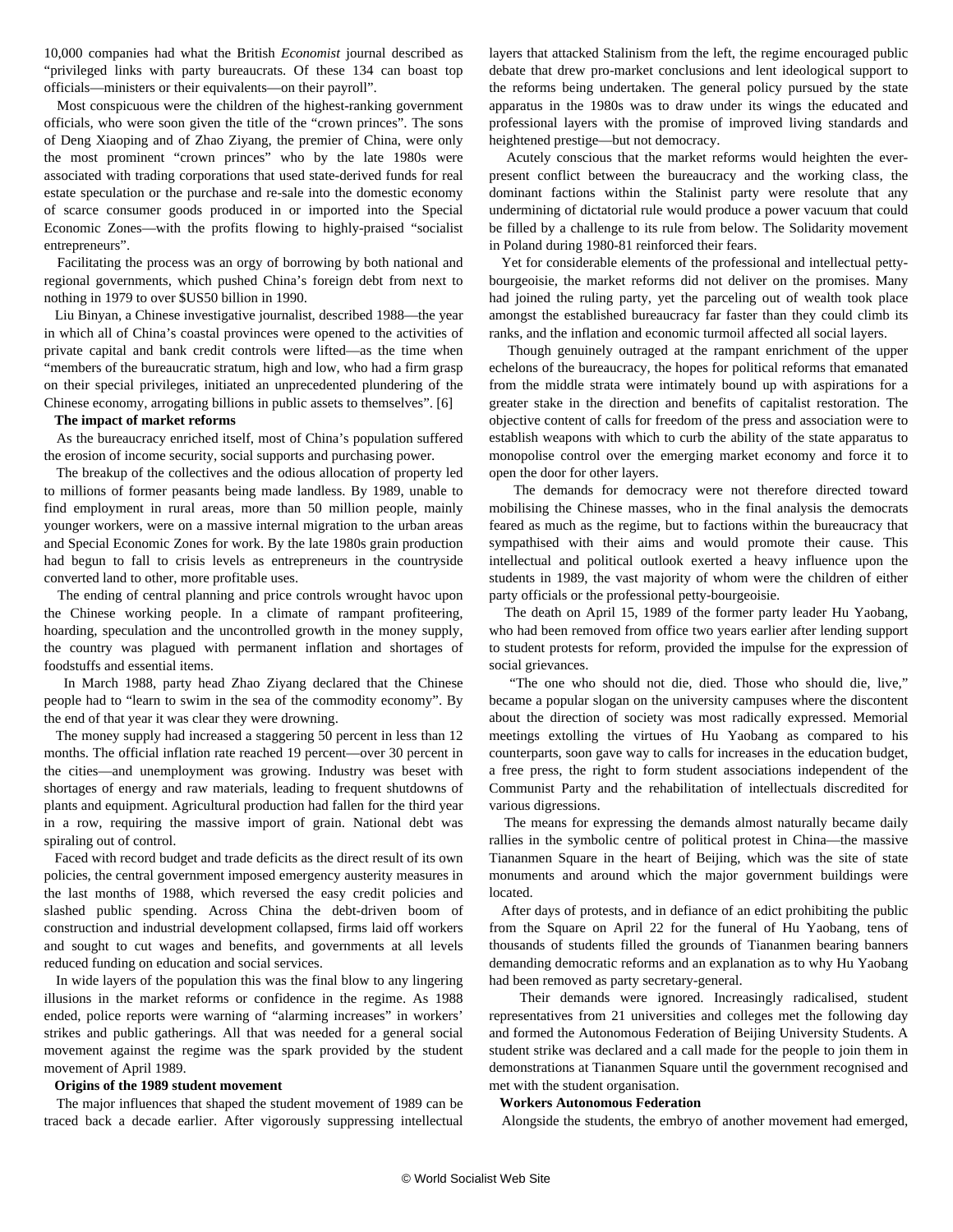of a very different character and with very different political aims. Among the 100,000 people who assembled in Tiananmen Square on April 22 for Hu Yaobang's funeral were the groups of young industrial workers who on April 20 had founded the Beijing Workers Autonomous Federation ( *Gongzilian* ).

 The appearance of an independent workers' organisation was announced in two leaflets distributed in the Square on that day. They directly addressed the class divide that separated the ruling regime and the working class.

 One leaflet attacked the personal wealth of Deng Xiaoping's children, among other condemnations of the privileges of the bureaucracy, and called for an explanation of the "shortcomings" of the economic reforms. The other denounced the "steady decline of the people's living standards" which it blamed on the "long term control of a dictatorial bureaucracy" and demanded the stabilisation of prices. It concluded with the demand that would resonate widely amongst China's workers—that the true wealth and incomes of government officials, and the sources of that wealth, be made public.

 The appearance of the Workers Autonomous Federation, calling for a frontal assault on the privileges and positions of the apparatus, posed the very real threat to the regime in China of the "Polish model"—a mass working class movement challenging the very existence of Stalinist rule.

 All party heads agreed that the student marches and demonstrations had to be brought to an end, especially the tentative efforts to bring into political activity wider layers of society. The cracks in state control and authority made by the students were early warnings of a flood of working class discontent.

 On April 26 the government banned all demonstrations and rallies without approval, outlawed the making of speeches and the distribution of leaflets, and warned students against "going to factories, rural areas and schools". The editorial in the state mouthpiece, the *People's Daily*, defended the government stance with the headline: "It is necessary to take a clear stand against disturbances". The editorial, which some claim was personally dictated by Deng Xiaoping, specifically referred to the accusations made against party leaders in the workers' leaflets of April 22 as a "planned conspiracy" to overthrow the government, "taking advantage" of the genuine mourning of Hu Yaobang by the students.

 The government decrees and the insinuation that the students were the puppets of other forces were met with anger and further defiance. Over 80,000 students from dozens of campuses marched to Tiananmen Square on April 27. In answer to the warning against going to the factories, student groups dispersed from the Square into the residential suburbs and staged street rallies late into the evening. Calls were made for a mass rally on May 4 to demonstrate for the demands of the student organisation.

 A new element appeared in the march of April 27. Not only did large crowds of enthusiastic residents of Beijing line the streets to applaud and show support, but tens of thousands of workers marched alongside or behind the students. The events stunned the central government—both the defiance of the students and the sheer scope of the popular support they had been able to harness so rapidly. Their effect was to divide the regime as a raging internal conflict broke out over how best to diffuse the situation.

 One faction, personified in Deng Xiaoping, called for the deployment of troops to restore order, a position that did not win immediate support. Layers of the state bureaucracy, led by the secretary-general of the Communist party, Zhao Ziyang, advocated making concessions to the students and the middle classes in order to build a base of support against the mounting opposition to the market reforms within the industrial working class.

 Their model was Russia where Gorbachev, through the promises of *glasnost*, or political reforms, had consolidated the support of Russian intellectuals and professional layers for the restoration of the market. With Gorbachev scheduled to arrive in China on May 15 in the first visit of a Soviet leader for 30 years, Zhao Ziyang's call for negotiations with the students prevailed.

 The regime not only met with student representatives, but informed the media it had the freedom to cover the student movement. A debate between a high-ranking official and a student leader was televised live on national television. University budgets were increased. In a token gesture to placate the anger over official corruption, the import of limousines was banned. The issues raised by the students were elevated to the centre of political discussion in China.

 The one demand on which the regime would not give any ground was that of recognising autonomous student organisations. To do so would legitimise the movements in the working class to establish independent trade unions and political associations.

 In undertaking its concessions, the Stalinist bureaucracy based itself on the fact that in the main the students were the children of, and heirs to, the bureaucratic elite or the middle classes that aspired to enjoy similar privileges. From the standpoint of their class interests, a sizeable layer of students viewed with concern the increasing political activity of the working class.

 Among intellectuals and students, Zhao Ziyang was being hailed as the possible Chinese Gorbachev. The march to Tiananmen Square on May 4 therefore had the character of a victory celebration gone wrong. The fact that 250,000 workers joined 60,000 students produced turmoil in the student movement. Distraught at the growing appearance on the streets of the working class, who drew no distinctions between different elements of the bureaucracy and directed their slogans against the social inequality caused by the market, a section of the students withdrew from political activity.

#### **Hunger strike**

 From May 4 a clear split took place among the students. New personalities came to the fore, such as Wang Dan, Chai Ling and Wuer Kaixi. Just as Zhao Ziyang believed he could use the students, they believed that the mass support of the population could be used as a lever to extract greater concessions and recognition from the state.

 As the means of applying the maximum pressure and gaining the maximum exposure, the students adopted the proposal of psychology graduate Chai Ling who modeled herself on Mahatma Gandhi. She proposed a hunger strike by students at the monument to the Heroes of the Revolution in the centre of Tiananmen Square, where Gorbachev was scheduled to lay a wreath on May 15 under the full gaze of the world media.

 On May 13, 500 students marched into Tiananmen Square and set up tents at the monument to begin their public hunger strike. In doing so they initiated what has been called the "Beijing Spring" and compared by some with the Paris Commune of 1871.

 As the broader student movement began to dissipate, the working class of China adopted the student hunger strike as the focus for mass antigovernment protest. By May 15 half a million students, workers and other Beijing residents had rallied in the Square. The character of the political movement in China qualitatively shifted to the left and was defined by the mass actions of the industrial working class and the growing role of the Workers Autonomous Federations.

 From the time of its inception, the Beijing or Capital Workers Autonomous Federation, as it renamed itself, had conducted agitation, visiting factories to win support and recruit members. It had participated in the marches of April 27 and May 4, but out of caution, had not done so under an independent banner.

 The decision by the students to occupy Tiananmen Square enabled the Federation to begin a public life in relative safety. Establishing a tent headquarters in the Square's north-east fringe, it engaged in continuous propaganda among the ever-growing numbers of workers who came into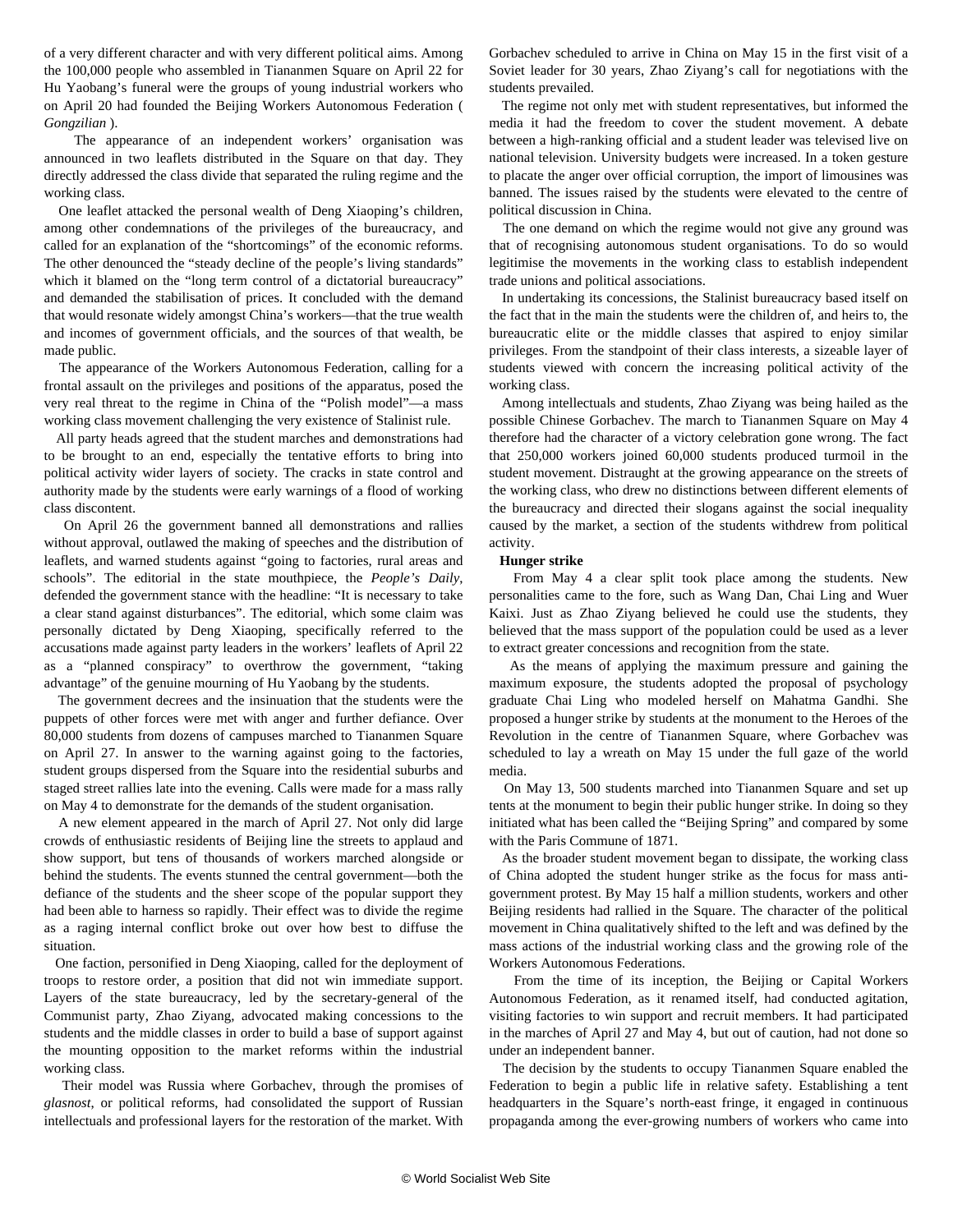the Square seeking political discussion and organisation.

 The week of May 13-20 saw the largest demonstrations in China's postwar history. On May 17 it is estimated that up to two million people marched through the centre of Beijing; the majority being workers and their families who walked beneath the banners of their work unit or enterprise; students from across China; peasants from nearby rural regions; teachers, public servants and journalists.

 Thousands of workers joined the Workers Federation. A steady stream of delegates from factories and work units came to its headquarters to collect literature and donate funds. By the end of May it had 150 full-time organisers in Tiananmen Square, had adopted a constitution, elected leadership committees, established a workers guard to protect the students, was operating a printing facility and had erected a public broadcasting system that each evening drew massive crowds to hear political speeches. A treatise distributed in that week sums up the political outlook they expressed:

 "The tyranny of the corrupt officials is nothing short of extreme...The people will no longer believe the lies of the authorities for on our banners appear the words: science, democracy, freedom, human rights and rule by law... We have conscientiously documented the exploitation of the workers. The method of understanding exploitation is based on the method of analysis given in Marx's Das Kapital... We were astonished to find that the 'peoples public servants' have devoured all surplus value created by the people's blood and sweat. The total value of this exploitation comes to an amount unmatched in history! Such ruthlessness and replete with 'Chinese characteristics'." [7]

 The document called for an investigation into the "material consumption and use of palatial retreats" by, among others, Deng Xiaoping, Zhao Ziyang, Li Peng, Chen Yun, Wan Li and Jiang Zemin—and their family members. "Their assets should be immediately frozen and subjected to the scrutiny of a National Peoples Investigative Committee," it stated.

 "The people have acquired political consciousness," it concluded. "They have recognised that there are only two classes: the rulers and the ruled... and that the political movements of the last 40 years have served simply as a political means of oppressing the people."

 As a byproduct of the Beijing events, Workers Autonomous Federations formed in major cities around China, including Changsha, Shaoyang, Xiangtan, Hengyang and Yueyang.

#### **Martial law**

 Within the bureaucracy the mass entry of the working class into struggle ended the debate over whether or not to use force. On the evening of May 20, Premier Li Peng declared martial law and Zhao Ziyang was placed under house arrest. One hundred thousand soldiers from the Beijing Military Region were ordered into the city.

 The working class met martial law with mass action. Over a million citizens of Beijing assembled in the city centre on May 21 to protect the hunger strike, and again on the following days.

 Summoned by the Workers Federation, the student groups and other independent bodies, workers barricaded the streets of Beijing leading to the Square. Youth on motorbikes were formed into early warning sentries. Mobile "dare-to-die" squads were established to move quickly to problem areas. When troops entered the outskirts of the city on May 23, thousands of workers and students marched out to meet the troops and explain what was happening in the city.

 According to one account of the day: "The martial law that Li Peng and his gang has issued has thus far been rendered as useless as a blank sheet of paper. The soldiers are being persuaded by excited people and students; some of the persuaders are choking with sobs, while some soldiers shed tears in return. Quite a number of soldiers have driven their trucks away." By May 24 the Beijing military units had been completely withdrawn from the city. The government feared they would join the workers. Mass demonstrations were taking place across China in support of Beijing.

 Within Beijing itself all visible government authority had disappeared. Students and workers took over directing traffic, co-ordinating essential services and protecting property from criminal elements—though even the Beijing pickpockets declared a sympathy strike with the students. Production virtually halted as workers stayed away from work to take part in mass rallies.

 On May 25 the Workers Federation and student groups organised a political demonstration of close to one million workers. The insurrectionary tone of the slogans and sentiments of the workers' organisation had become more clearly expressed. A statement issued on May 26 read:

 "Our nation was created from the struggle and labour of we workers and all other mental and manual labourers. We are the rightful masters of this nation. We must be heard in national affairs. We absolutely must not allow this small band of degenerate scum of the nation and the working class to usurp our name and suppress the students, murder democracy and trample human rights."

Another statement declared:

 "The final struggle has arrived...We have seen that the fascist governments and Stalinist dictatorships spurned by hundreds of millions of people have not, and indeed will not, voluntarily withdraw from the historical stage... Storm this 20th century Bastille, this last stronghold of Stalinism!" [8]

 By this time the student movement was wracked by infighting over how long to continue the occupation of Tiananmen. Many Beijing students had returned to their campuses after the declaration of martial law and their organisation proposed withdrawing from the Square, a decision initially supported by Chai Ling and only overturned by the intervention of student bodies from outside the capital.

 With each passing day, more and more of China was being drawn into political struggles. The almost accidental leaders of the students were overwhelmed by the scope of what was unfolding. However courageous, these were not people who had prepared politically, or psychologically, to lead a revolution.

 There is no question that the actions of students like Chai Ling and Wang Dan in launching the hunger strike on May 13 were a critical factor in subsequent events. Yet their political perspective was based on hopes that a compromise would be forthcoming from the Stalinist state. Instead, a bloody confrontation loomed.

 Sharp tensions came to dominate relations between the Workers Federation and the student organisations in Tiananmen Square. The students correctly sensed that the dominance the working class and its social demands now exerted in the political movement made discussions with the regime impossible, yet they were unwilling to support the limited measures the Federation suggested to extend the anti-government movement. On May 28, as the army closed in on the city, the student bodies rejected a proposal by the Workers Federation for a national general strike call.

 Instead the central demand advanced by the student movement was that an emergency National People's Congress be held to discuss the student demands for political reforms. This was a body comprised entirely of top party bureaucrats, whose material interests were bound up with the ongoing suppression of the Chinese masses.

#### **Crisis of political perspective**

 For two weeks Beijing was in the hands of its citizens. The regime, however, did not sit on its hands. With the concessions of Zhao Ziyang failing to rein in the students, Deng Xiaoping used the time to reassemble the nerve and unity of the Stalinist state for a bloodbath against the Beijing workers. Some 280,000 troops of the 27th Army, a unit based in peasant provinces and totally loyal to Deng, moved to the capital, arriving on June 1.

Inexperienced politically and lacking a political perspective outside of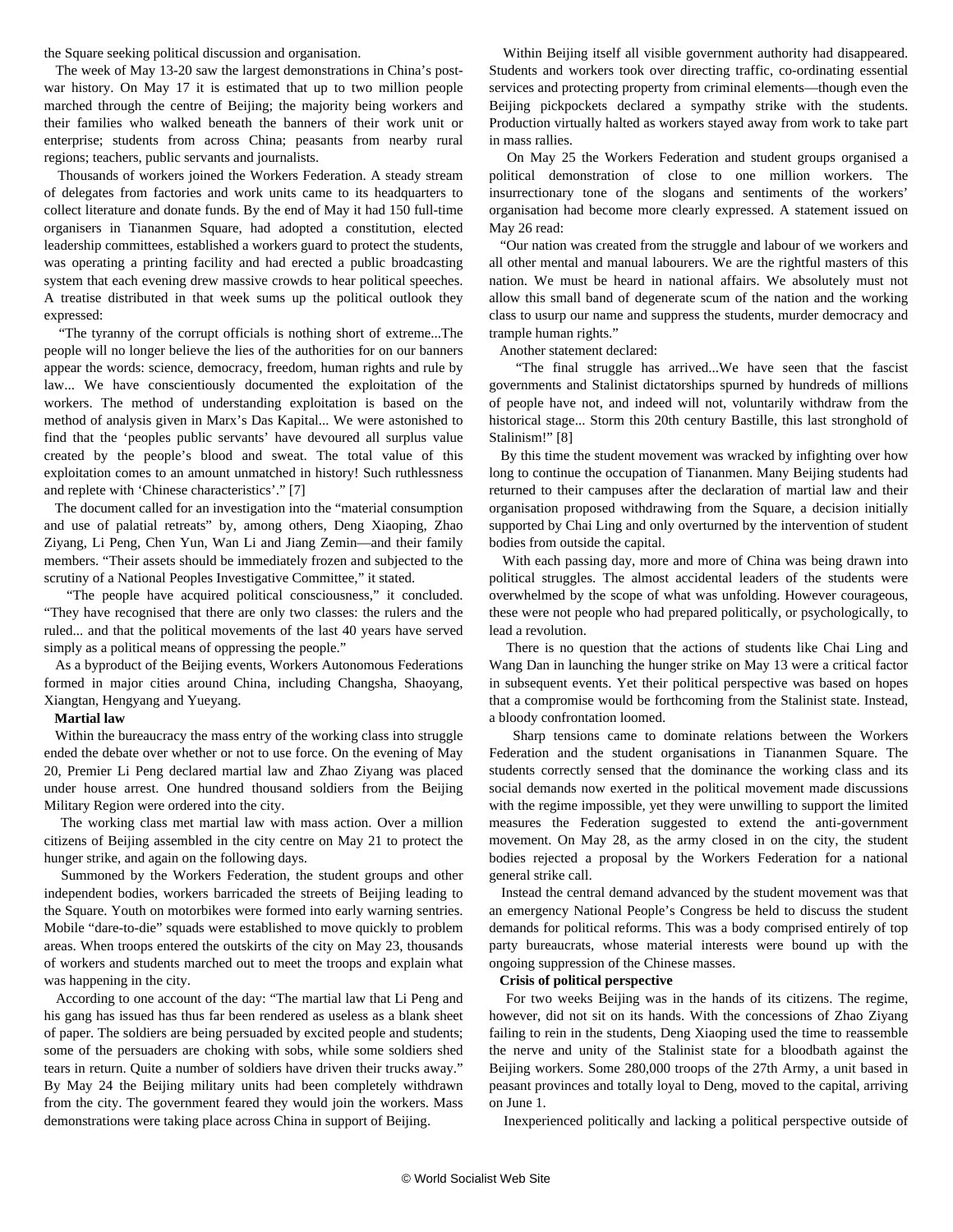opposition to the existing regime, the workers' leaders advanced no alternative to, and deferred to, the student bodies. The workers of China knew in their life experience what they were against—Stalinism and capitalism—but they were not able to articulate any perspective for an alternative social order.

 Decades of domination by Stalinism and the active suppression of genuine Marxism in China meant there was no revolutionary socialist, that is, Trotskyist, tendency in the working class. No organisation within the country could spontaneously advance the program that was implicit in the actions and sentiments of the Chinese working class—a political revolution to overthrow the Stalinist regime and introduce major reforms into the economy for the benefit of the working class.

 Posed before the working class was the necessity to take political power through the establishment of a workers' government and to extend its authority and influence throughout the country. A statement issued by the International Committee of the Fourth International, the world Trotskyist movement, on June 8 elaborated this perspective:

 "The Chinese Stalinist bureaucracy has already proceeded far down the road of capitalist restoration and therefore the political revolution in China today will have major social implications, first and foremost the necessity for the working class and its revolutionary party is to expropriate the class of capitalists sponsored by the bureaucracy, together with the foreign multinationals...

 "What remains of China's planned economy must be reorganised from top to bottom... Production must be placed under the control of factory committees, freely elected by the workers, and the quality and pricing of commodities should be put in the hands of a democratically organised consumers' cooperative.

 "Such a political revolution...would create the greatest shock waves of social revolution throughout Asia and internationally. Breaking the Stalinist straight-jacket of 'socialism in one country' and linking up its forces to those of the workers of Asia and internationally in the common struggle to put an end to imperialism, the Chinese workers would create the real foundations for developing socialism in China as part of the development of world socialism." [9]

#### **The aftermath of Tiananmen Square**

 While defiant to the end, without an independent perspective it was only a question of time before the politically and physically disarmed workers of Beijing would confront the full brunt of state reaction.

 The first tanks that entered Tiananmen Square on the morning of June 4 targeted and crushed the tent headquarters of the Workers Autonomous Federation, killing the 20 or more leaders still coordinating resistance to the military.

 The military subjugation of the capital was the signal for a reign of terror throughout China. Spontaneous demonstrations that erupted across the country, as the news of Beijing spread, were dealt with in brutal fashion, with hundreds more workers and students killed.

 Some 40,000 people were arrested in June and July alone, the majority being members or contacts of the Workers Federations. Dozens of workers were sentenced to death and executed, in some cases by public firing squads. Hundreds of workers remain in detention today. The repression extended to the deepest levels of Chinese society with all citizens of Beijing required to participate in "self-criticisms", recounting their "mistakes" during April and May.

 The majority of students were treated somewhat differently. The hunger strikers and several thousand students who had remained at the monument to the Heroes of the Revolution as the troops stormed through Beijing were negotiated with and permitted to return to their campuses physically unscathed. The majority of the student leaders were then smuggled into exile. Those students who were arrested were generally given relatively light sentences. Beijing University enrolments were cut for several years but then returned to normal.

 The class content of the Tiananmen Square massacre is most graphically demonstrated however by the response of the western politicians, media and corporations. The wave of condemnation and revulsion expressed in June and July of 1989 soon gave way to the far more practical considerations of profit.

 Once it was clear the Stalinist regime had stabilised the political situation, the demonstration that it would pursue its market reforms by utilising the most repressive measures against the working class was positively welcomed in the émigré Chinese business community and the major corporate boardrooms around the globe. Tiananmen Square was like a global advertisement for investment—in China, no opposition to exploitation and oppression is tolerated.

 From 1990 on, investment flowed into China at exponential levels. In 1994 more investment entered the country than in the entire decade from 1979-1989.

 The most literal example of the crocodile tears shed for the victims of Tiananmen came from the then Australian Prime Minister Bob Hawke. He burst into tears on national television in 1989 at the scenes in Beijing. His departure from politics several years later saw him emerge as a leading consultant for corporate investment into China, fully exploiting his intimate personal ties to leading Stalinist officials.

 With the working class subdued and a generation of young leaders killed, imprisoned or in exile, the regime has been able to accelerate the restoration of the capitalist market, relatively free of mass political opposition. The 1990s have seen the virtual completion of the processes initiated in 1979. The bulk of state-owned firms will have been restructured as private concerns or closed down by the end of next year. Processes well underway will soon see the majority of economic activity opened to foreign competition and ownership. The 1999 National People's Congress elevated private property to equivalent status with stateowned industry. It was the final constitutional act of restoring the primacy of capitalist social relations and ending the fiction that China is some form of communist society.

 A new upsurge of the Chinese working class against the new bourgeoisie is however inevitable and there are numerous social indicators that it is brewing. In this struggle workers will have to confront the same essential political issue that emerged in 1989—the necessity for an independent political perspective from that of the petty-bourgeois democrats. Courage and determination are not enough. A revolutionary socialist party must be built in the Chinese working class. Its basis is to be found in the heritage of Leon Trotsky and the International Committee of the Fourth International.

*Notes:*

 [1] *Beijing's Unforgettable Spring*, Liu Binyan and Xu Gang, describing events at the Xidan intersection, 2 km west of Tiananmen Square, pp. 59-60

[2] *Beijing Diary*, by Lu Yuan, p. 16

[3] Amnesty International Report, August 30, 1989

 [4] *The Deng Xiaoping Era: an inquiry into the fate of Chinese socialism 1978-1994*, by Maurice Meisner, p. 315

 [5] *Chen Village: The recent history of a peasant community in Mao's China*, Anita Chan, Richard Madsen and Jonathon Unger, cited in *The Deng Xaioping Era* p. 316

[6] *China's Crisis*, Liu Binyan, p. 79

 [7] *The Deng Xiaoping Era: an inquiry into the fate of Chinese socialism 1978-1994*, by Maurice Meisner, p. 446

 [8] Cited in *Workers in the Tiananmen protests: The politics of the Beijing Workers Autonomous Federation*, by Andrew G. Walder and Gong Xiaoxia, first published in the Australian Journal of Chinese Affairs, No 29, Jan 1993

 [9] "Victory to the Political Revolution in China!" Statement of the International Committee of the Fourth International, published in the